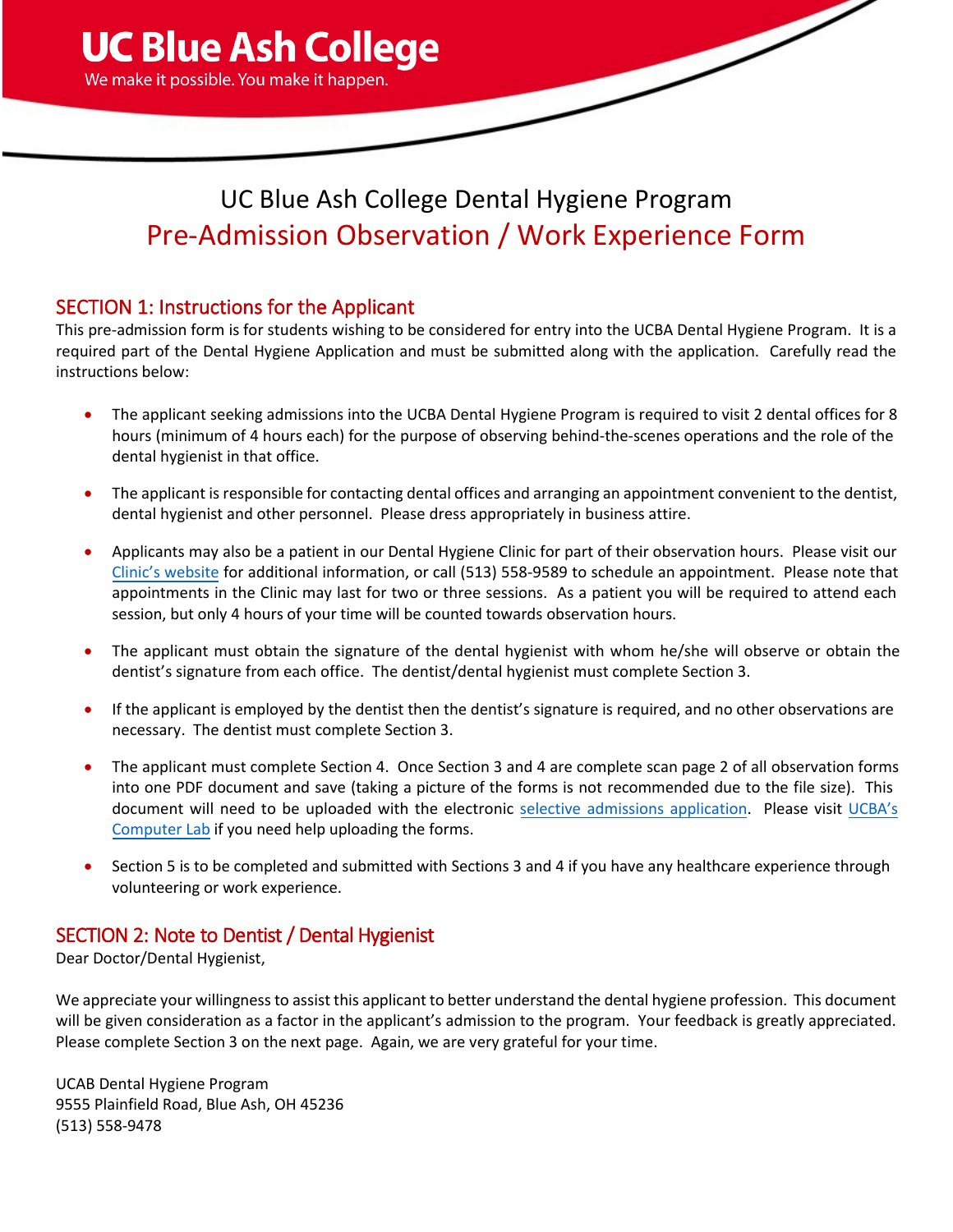### SECTION 3: To be completed by the Dentist / Dental Hygienist

#### OFFICE INFORMATION

| Name of Office:                                                                                                                                                                                                                                                                                                                                                                                                                                                                                    |  |                                                                                                                                                    | Phone Number: |    |  |
|----------------------------------------------------------------------------------------------------------------------------------------------------------------------------------------------------------------------------------------------------------------------------------------------------------------------------------------------------------------------------------------------------------------------------------------------------------------------------------------------------|--|----------------------------------------------------------------------------------------------------------------------------------------------------|---------------|----|--|
| Address:<br><u> 1989 - Andrea Andrew Maria (h. 1989).</u>                                                                                                                                                                                                                                                                                                                                                                                                                                          |  |                                                                                                                                                    |               |    |  |
| City:                                                                                                                                                                                                                                                                                                                                                                                                                                                                                              |  | State:                                                                                                                                             | Zip code:     |    |  |
| <b>OBSERVATION INFORMATION</b><br>Applicant without Dental Assisting or Dental Office<br>Experience<br><b>Date of Observation:</b><br><b>Hours of Observation:</b>                                                                                                                                                                                                                                                                                                                                 |  | <b>EMPLOYMENT INFORMATION</b><br>Applicant with Dental Assisting or Dental Office<br>Experience<br>Date of Employment:<br><b>From</b>              |               | to |  |
| APPLICANT INFORMATION                                                                                                                                                                                                                                                                                                                                                                                                                                                                              |  |                                                                                                                                                    |               |    |  |
| 1. Please check the experiences of this applicant or employee:<br>Scaling and polishing<br>$\Box$<br>X-ray placement and processing<br>$\Box$<br>Administration of local anesthesia<br>Sterilization / Infection control<br>Placement of sealants<br>Fluoride application<br>Taking of impressions                                                                                                                                                                                                 |  | Soft tissue management<br>Placement of restorations<br>Assisted chairside<br>Performed reception/secretary duties<br>Other (please specify below): |               |    |  |
| Please circle the response that best describes the applicant's performance during their employment at your office:<br>2.<br>The applicant is a dedicated worker.<br>Agree<br><b>Disagree</b><br>The applicant presents a professional demeanor.<br>Agree<br><b>Disagree</b><br>⊔<br>If an observer, did they observe unobtrusively<br>Agree<br>$\Box$<br><b>Disagree</b><br>If an employee, are they capable of additional/expanded duties.<br><b>Disagree</b><br>Agree<br>$\perp$<br>$\mathsf{L}$ |  |                                                                                                                                                    |               |    |  |
| Any additional comments:                                                                                                                                                                                                                                                                                                                                                                                                                                                                           |  |                                                                                                                                                    |               |    |  |
|                                                                                                                                                                                                                                                                                                                                                                                                                                                                                                    |  |                                                                                                                                                    |               |    |  |
| <b>Dentist/Dental Hygienist Signature</b>                                                                                                                                                                                                                                                                                                                                                                                                                                                          |  |                                                                                                                                                    | <b>Date</b>   |    |  |
|                                                                                                                                                                                                                                                                                                                                                                                                                                                                                                    |  |                                                                                                                                                    |               |    |  |

# SECTION 4: Applicant's Information

Applicant's Name (Print Full Name) Date

Applicant's Signature Applicant's M#